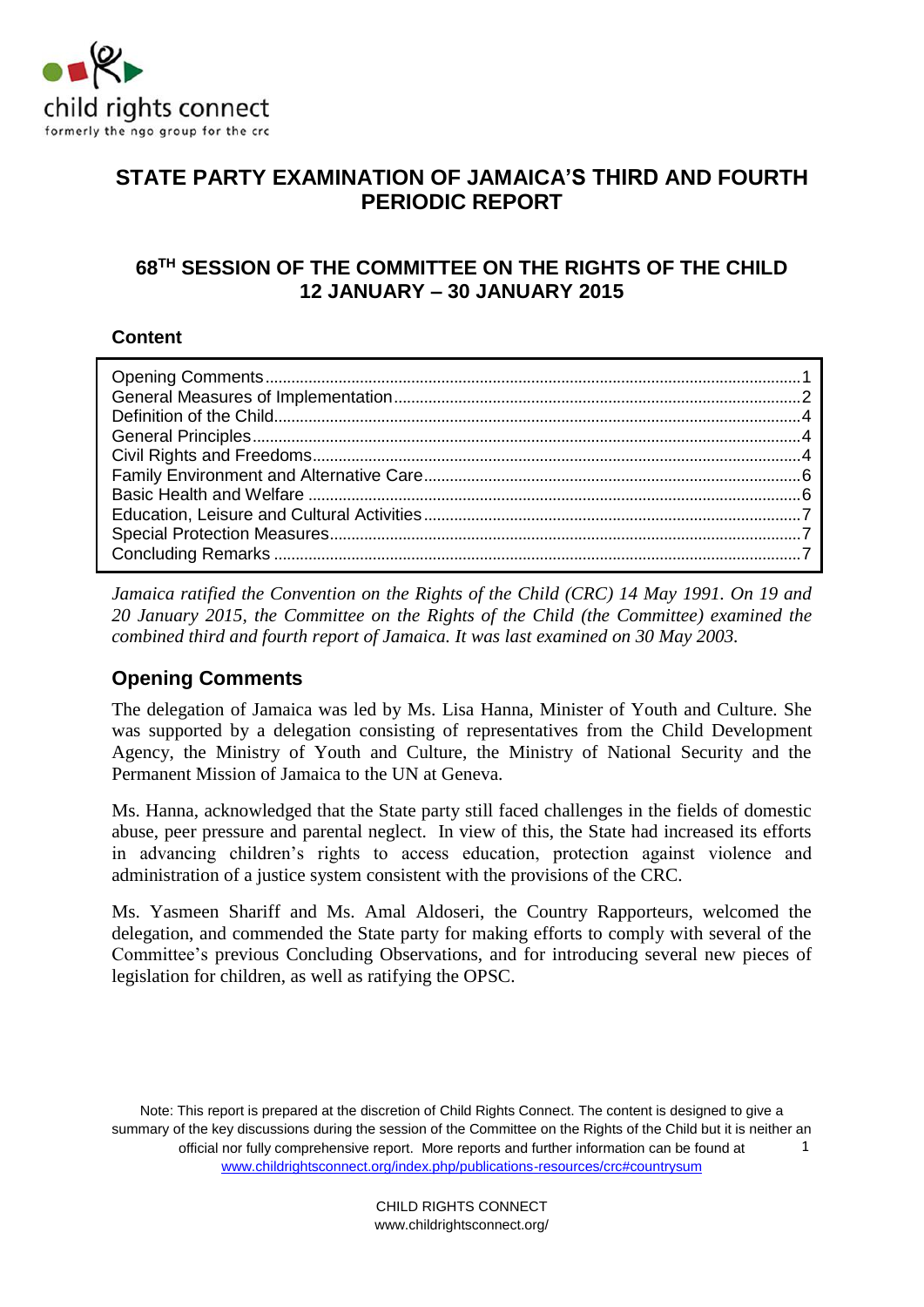# <span id="page-1-0"></span>**General Measures of Implementation**

#### *Legislation and Policies*

The Committee noted that the Child Care and Protection Act did not comprise the entirety of the legislation targeting children and failed to provide special provisions for children with specific needs, such as children affected by HIV/AIDS or children with disabilities. It also highlighted the lack of cohesiveness in the legislative framework for care and protection. The Committee noted the limited protection and fulfilment of the rights of children in conflict with the law. The Committee further noted that penalties and enforcement systems were ineffective and there was no clear penalty for violations of the Child Care and Protection Act. The Committee asked about the status and objectives of the National Framework for Action for Children, the National Compulsory Education Policy and the Policy on Special Education. The Committee also asked for updates on the work of the Joint Select Committee of Parliament, appointed to review various pieces of legislation including the Child Care and Protection Act. The Committee was pleased to note that the issue of "uncontrollable behaviour" was being looked at.

The delegation responded that the review of the Child Care and Protection Act had been completed last year, and had taken into consideration all the other pieces of information coming into it. Regarding children in conflict with the law, the delegation stated that there were no longer any children in adult correctional facilities. Furthermore, with the removal of the "uncontrollable behaviour" label a significant number of children were now out of the juvenile correction system (from 283 to 203, in 2014). Those children had been reintegrated, either with their families through parental support, or had been put in other places of safety, getting therapeutic care. The delegation also stated that it was presently implementing the National Child Diversion Policy, which guided children in contact or conflict with the law away from the criminal justice system. With regard to the National Framework of the Plan of Action for Children, it was now completed and would go before Cabinet shortly. The delegation further explained that this was an overarching plan that crossed over on health, education, work, national security, social security and linked the child care and protection sector with family rehabilitation activities. It also needed an overseeing body and required financial resources. Regarding penalties for violations of the Child Care and Protection Act, the delegation said that there were very clear penalties outlined in the State's laws, especially for sexual abuse of children and for neglect of children, and some of the penalties had been strengthened under the Sexual Offenses Act. As it related to the implementation of child protection legislation, the delegation said that the post-2011 results showed a downward trends in crime, violence and missing reports among children which could be attributed to better law enforcement.

#### *Coordination and monitoring*

The Committee noted that the State party had yet to establish an identifiable body for the coordination of all activities relating to the implementation of the CRC. The Committee also reminded the State party that there was currently no NHRI in compliance with the Paris Principles. It then asked whether the Office of the Children's Advocate - responsible for protecting the rights and best interests of children in the State party - had been assessed and evaluated since its establishment. The delegation responded that an Inter-ministerial Committee, established in 2012 and chaired by the Minister of Youth and Culture, pooled together the Ministry of National Security, the Ministry of Justice, the Ministry of Health, the Ministry of Education, all the agencies related to children including the Children's Advocate, and made sure that there was policy and decision-making cohesion. There was also collaboration with the NGOs, and there was the Children's Taskforce where most of the

> CHILD RIGHTS CONNECT www.childrightsconnect.org/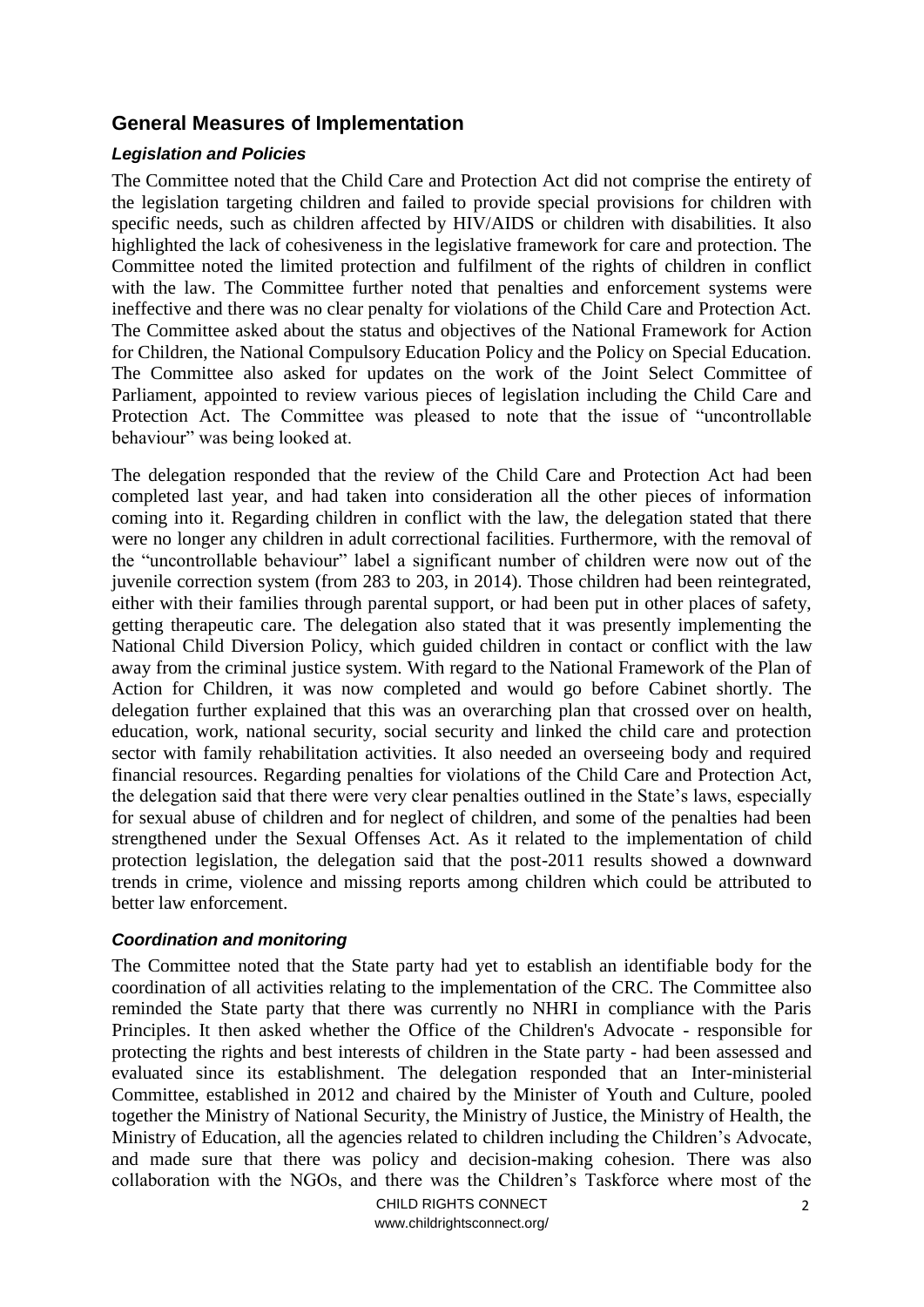NGOs were involved in discussing the government's plans. With regard to the Office of the Children's Advocate, the delegation said that it was an independent arm of parliament that was resourced by the Government, and presented reviews on the situation of children in the State party. The delegation also said that the Ministry of Justice was currently holding consultations and was anchoring a review process on the establishment of an NHRI.

#### *Dissemination, awareness raising and training*

The Committee acknowledged the efforts by the State party to disseminate information on the CRC. It asked whether this was done systematically and to all the segments of the society, as well as to professionals including law-enforcement personnel, judges, and social workers. In relation to corporal punishment, the Committee asked the delegation what measures had been adopted to raise awareness on the damaging consequences of corporal punishment of children. With regard to campaigns encouraging child victims of sexual abuse to press charges in a court of law, the Office of the Children's Registry, together with the Ministry of Justice, the Child Development Agency and the Office of the Children's Advocate went into schools and communities and organised workshops with parents sharing with them the statistics, indicators and penalties of child abuse. In terms of training of parents on the best interest of the child, there was a National Parenting Support Commission under the Ministry of Education together with a National Parenting Policy.

#### *Budget*

The Committee asked about the current budget and resources allocated for children. The Committee was concerned that 41.7 per cent of the State party's poor citizens were children, which equated to 1 of every 4 children living in poverty. It was further worried that the current global economic crisis might have a negative impact on the implementation of the State's social policies for children. The Committee then asked about the objectives and assessment of the Social Investment for Children Initiative (2004). The delegation said that the education budget accounted for 17 per cent of the State's national budget and assured the Committee that, although the State party was under a strict fiscal programme, the Government had not cut the social safety net and the social protection for children and had increased the subventions under the Programme for the Advancement Through Health and education (PATH). With regard to the Social Investment Programme for Children, the delegation explained that it had been done by the Planning Institute of Jamaica (PIOJ) in 2006. This institute released numerous studies which guided the government in terms of how funding was addressed.

#### *Data collection*

Although the State party had a fairly comprehensive database, the Committee noted that there were gaps in the overall data collection apparatus. Data was generally collected cross-section, which made the ability to target specific interventions difficult. Furthermore, data on children with disabilities was lacking. In terms of child labour, the Committee asked the State party for statistical data on the number of reported cases. The delegation stated that one of the issues was that the State had several data collection mechanisms which the Inter-ministerial Committee helped to guide. This problem was currently being addressed through coordination and examination of all the relevant pieces of data and legislation in order to identify the gaps. As a result, resources across ministries were used better, and, for example, progress was made in the manipulation of the rehabilitation efforts in the juvenile centres.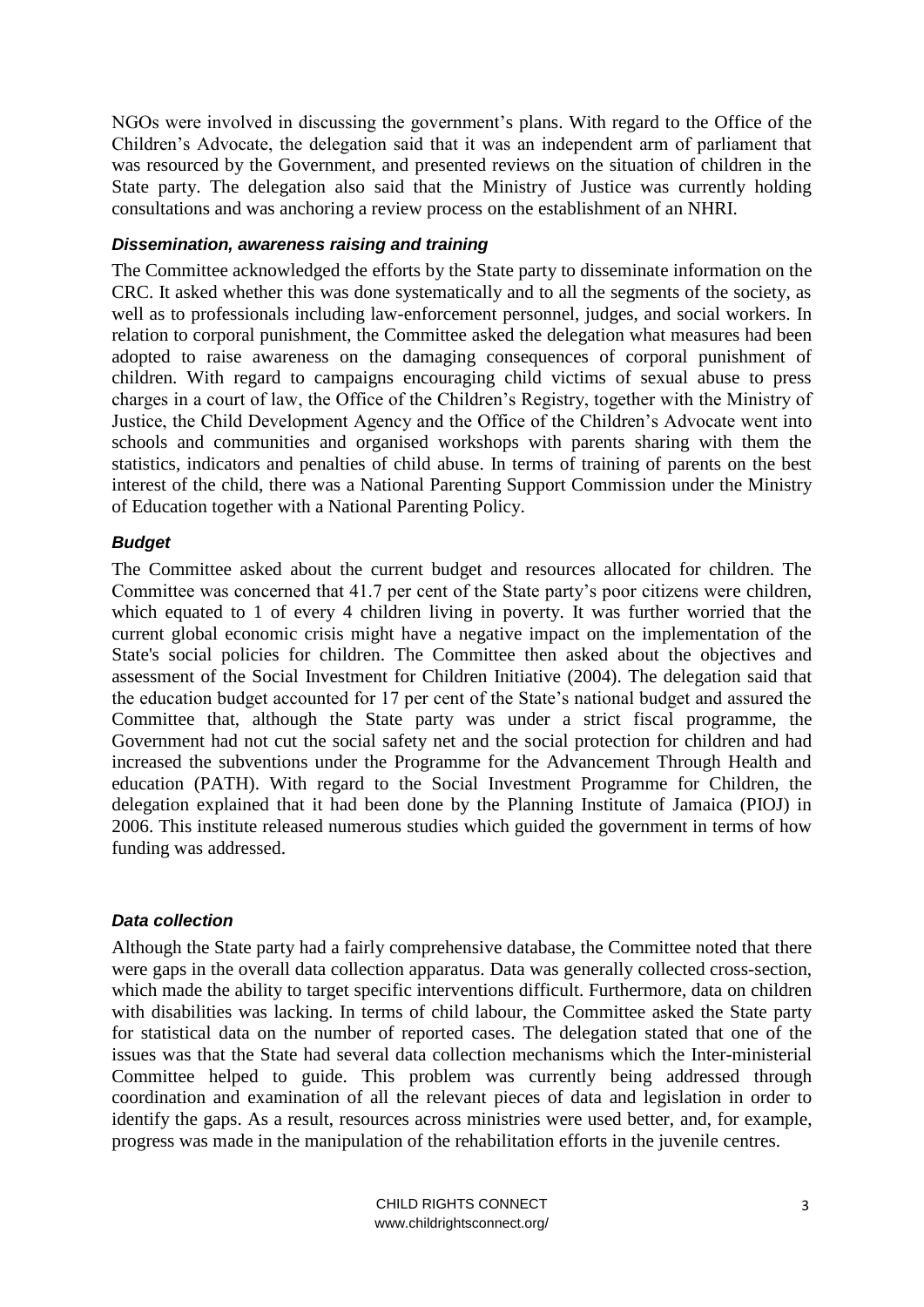# <span id="page-3-0"></span>**Definition of the Child**

The Committee noted that in the State party's Marriage Act, the minimum age of marriage was 16 (with parental consent). It therefore invited the State party to raise the minimum age of marriage to 18. The delegation responded that public consultations and reviews of relevant laws were taking place regarding moving the minimal ages for sexual consent and marriage to 18. The Committee clarified that it had interpreted the CRC as setting a minimum age for marriage at 18 as the main rule, because otherwise would be a harmful practice. The head of delegation said that she would take back the comments and have the interpretation of the CRC brought to the attention of the Attorney General's Office and the Ministry of Justice.

# <span id="page-3-1"></span>**General Principles**

## *Non – discrimination*

The Committee noted that the Child Care and Protection Act did not cover children with HIV/AIDS and children with disabilities and asked what was being done to end this kind of discrimination. The delegation responded that a Disabilities Act had just been passed in 2014, and the Children's Adoption Policy was being reviewed in order to promote the adoption of children with HIV/AIDS.

### *Best interests of the child*

The Committee asked how the best interest of the child was taken into account into criminal proceedings concerning the parents, especially in cases of imprisonment and capital punishment. The Committee also asked how the best interest of the child was taken into consideration in the juvenile justice system. The delegation responded that based on the State party's system, if a person that was sentenced had a child, this was communicated to various agencies. It added that the judges were trained by the Office of the Children's Advocate on the CRC and how to deal with sentencing particularly of parents, minors, etc. Typically, the Child Development Agency and other social workers would ask the judge for mediation, and would try to work with the parents so that the judge did not penalise or imprison the parent.

### *Right to life, survival and development*

Though the Committee recognised that child protection from violence was on top of the State's agenda, crime and violence rates were still high and this had a negative impact on the enjoyment of children's right to life, survival and development.

### *Respect for the views of the child*

The Committee acknowledged that the views of the child were being promoted in homes and schools. However, it also noted that there was resistance on the part of some care staff to adopting participatory approaches. The Committee asked how the State party ensured that parents, guardians, practitioners, caregivers and professionals had a clear understanding of and valued child participation.

# <span id="page-3-2"></span>**Civil Rights and Freedoms**

# *Corporal punishment*

The Committee noted that, as part the National Plan of Action for an Integrated Response to Children and Violence (2012-2017), the State party aimed to reduce the number of reported cases of violence against children in targeted communities, and it asked whether this objective included cases of corporal punishment. The Committee also asked whether the

> CHILD RIGHTS CONNECT www.childrightsconnect.org/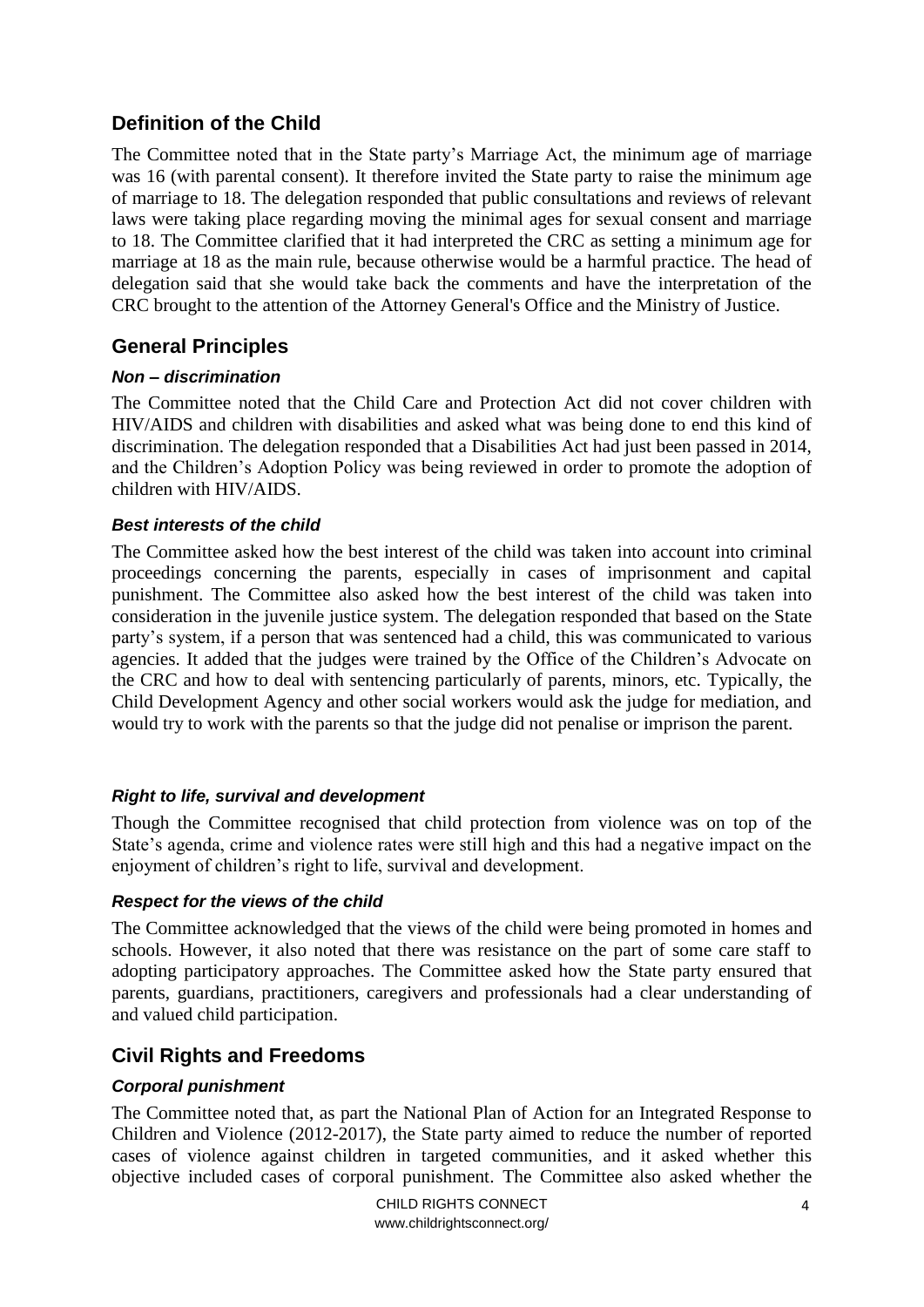State party's law explicitly prohibited corporal punishment of all children in all settings since, reportedly, the practice was still lawful in schools and at home. The delegation did not directly respond to these questions.

### *Child labour*

The Committee noted that the State party had increased the minimum working age from 12 to 15 years and prohibited the employment of children under 13 in any type of work. Despite this, child labour was still being used in agriculture, fishing and the informal sector. The Committee asked about the status of the Occupational Health and Safety Bill. The Committee was also concerned about the limited resources and capacity of the Child Labour Unit of the Ministry of Labour and Social Security, to effectively enforce the Child Care and Protection Act. The Committee noticed the low level of arrests and prosecutions for child labour offenses as well as the lack of legislative provisions requiring employers to maintain a register of employees. The Committee then asked about the ways in which the National Plan of Action on Child Labour (2009) had helped in the reduction or elimination of child labour, especially its worst forms. The Committee also inquired if the exploitation of children in labour had been criminalised. The delegation responded that with the increased places and attendance in schools, child labour in the State party had diminished. According to the anonymous reports submitted to the Office of the Children's Registry from 2007 to 2013, the total number of children in child labour was 699.

## *Missing children*

The Committee was concerned about the large and increasing number of children reported missing (6410 children from 2011 to 2013). Yet, there was no investigation into the reasons for this issue. The delegation responded that the government had managed to arrest the development of this issue and reduce the number of children reported missing by 10 per cent. This was due to an integrated response by the Ministry of Youth and Culture, the Ministry of National Security, the Ministry of Justice, and the Ministry of Education. In terms of the reasons behind this problem, the delegation responded that, from the consultations on the local level, parenting and community issues (such as discipline, parenting styles, domestic violence, etc.) accounted for the most part of the children reported missing.

### *Children living on the street*

The Committee asked if the State party had an updated statistics on the number of children in street situations (6500 children in 2002). It also asked what measures were adopted to remove these children from the streets. The delegation acknowledged that the data on children in street situations was dated. The State had since moved the age for light work from 13 to 15. Furthermore, the government, in collaboration with the International Labour Organisation (ILO), was currently conducting a survey that would look into broader issues of child labour including children in street situations.

# *Child abuse*

The Committee asked what steps the State party had taken to address the issue of murders of children. In relation to this, the Committee asked whether arrests and convictions had been made. The Committee also asked about the kind of support that was given to victims of violence and their families. The Committee noted with concern the increased number of child abuse reports received by the Office of the Children's Registry. Furthermore, many reports of abuse and neglect came from within State or privately run care facilities. In relation to the number of arrests and convictions for child abuse, the delegation responded that one of the problems was the fact that a lot of the children did not come forward with evidence after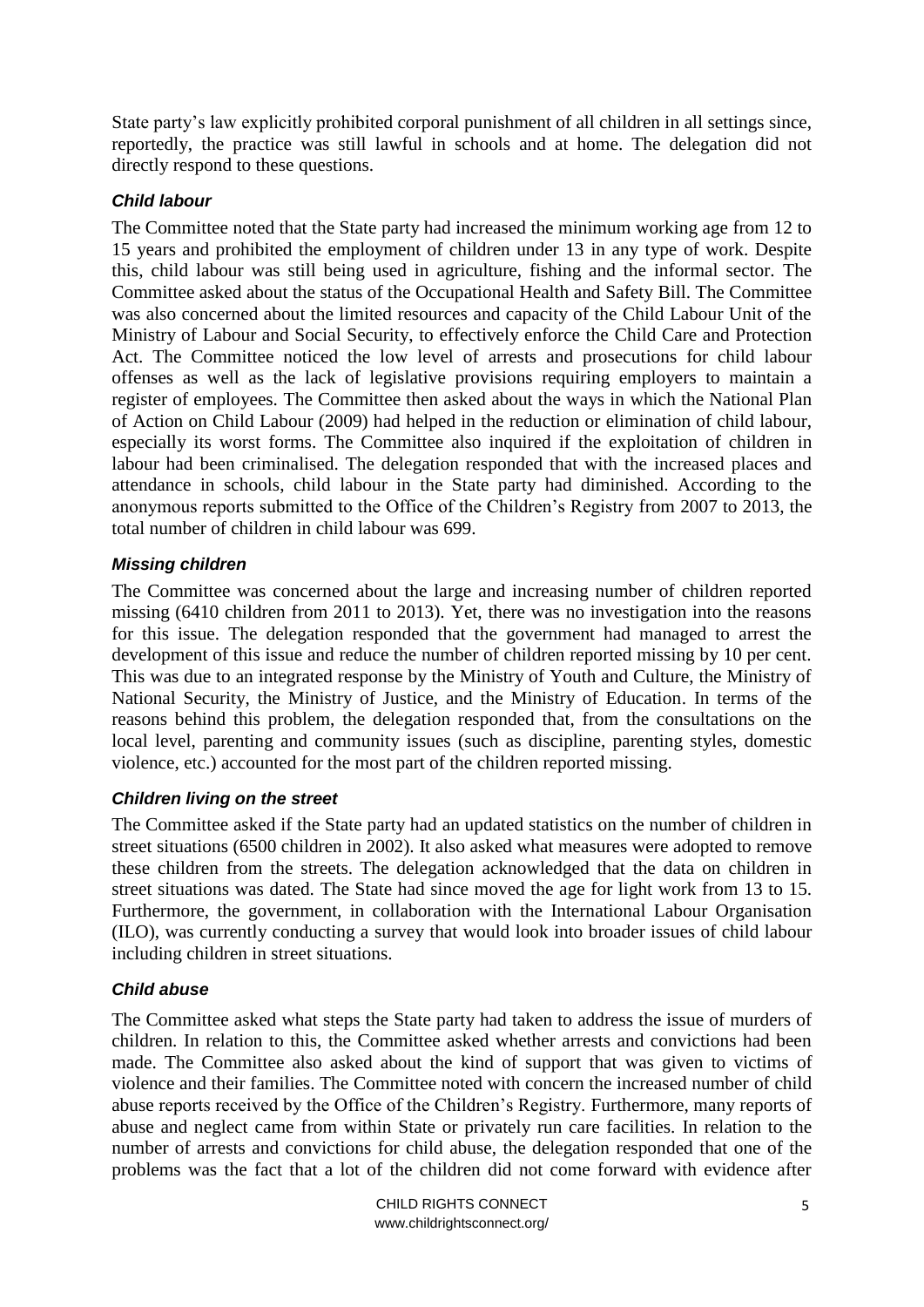anonymous child abuse report was made. This was especially the case in sexual abuse reports where the families did not want to be embarrassed, and despite the efforts of the government it would take some time before a change in mind-set and behaviour could be observed. As a result, the government had introduced confidential videoconferencing techniques for child victims in courts and had raised awareness among parents and in communities. In relation to child abuse in care facilities, the delegation said that there was a zero tolerance policy and any such incident was treated as critical. If the perpetrator was an adult the matter could be referred to the police, to the Office of the Children's Registry. Other measures included the dismissal of staff, suspension without pay and verbal and written warning.

# <span id="page-5-0"></span>**Family Environment and Alternative Care**

### *Family support*

The Committee asked whether financial assistance was available to help poor families with children, especially girls, in order to prevent child prostitution as an income-generating activity. The delegation responded that there were robust public service campaigns, as well as takeaway materials at the clinics with information on HIV/AIDS, STIs and STDs.

#### *Family-based care*

The Committee noted with concern that very little resources were committed to foster care in the State party. Payments to foster parents were sometimes late and insufficient to cover for the expenses of the children. The Committee was also concerned that there were no visits of the foster care families made by the social welfare officers. The delegation responded that monthly stipends as well as yearly grants for school were given to the foster parents and the payments were made electronically. Furthermore, social workers did visit the families once every 6 months or on a needs basis.

#### *Adoption*

The Committee asked whether the adoption system had been streamlined and reformed, particularly in regard to the backlog of cases. The delegation responded that adoption was actually streamlined, and the backlog of 500 cases had been cleared. Currently there were 40 cases pending. The adoption process took between 6 months and a year once the parent signed away their parenting rights. The review of the Adoption Law, conducted by a multisectoral group of government and NGO actors, was completed and recommendations for the amendment of the law had been submitted to Cabinet for consideration.

# <span id="page-5-1"></span>**Disabilities, Basic Health and Welfare**

### *Children with disabilities*

The Committee asked about the coverage of the Early Stimulation Programme. The Committee was concerned that there were still more than 4000 children with disabilities attending special schools and asked the delegation if the State had a time-bound plan on inclusive education. The delegation responded that 1539 persons were involved in the Early Stimulation Programme, 922 from urban and 610 from rural areas. 70 per cent of the children on the programme were from lower socio-economic backgrounds. In terms of inclusive education, the delegation said that the primary schools curriculum was revised in order to facilitate learners with mild disabilities. Additionally, a survey was conducted by the Ministry of Labour and Social Security in order to collate data on children with disabilities, especially in the rural areas, in order to better coordinate the mainstreaming effort.